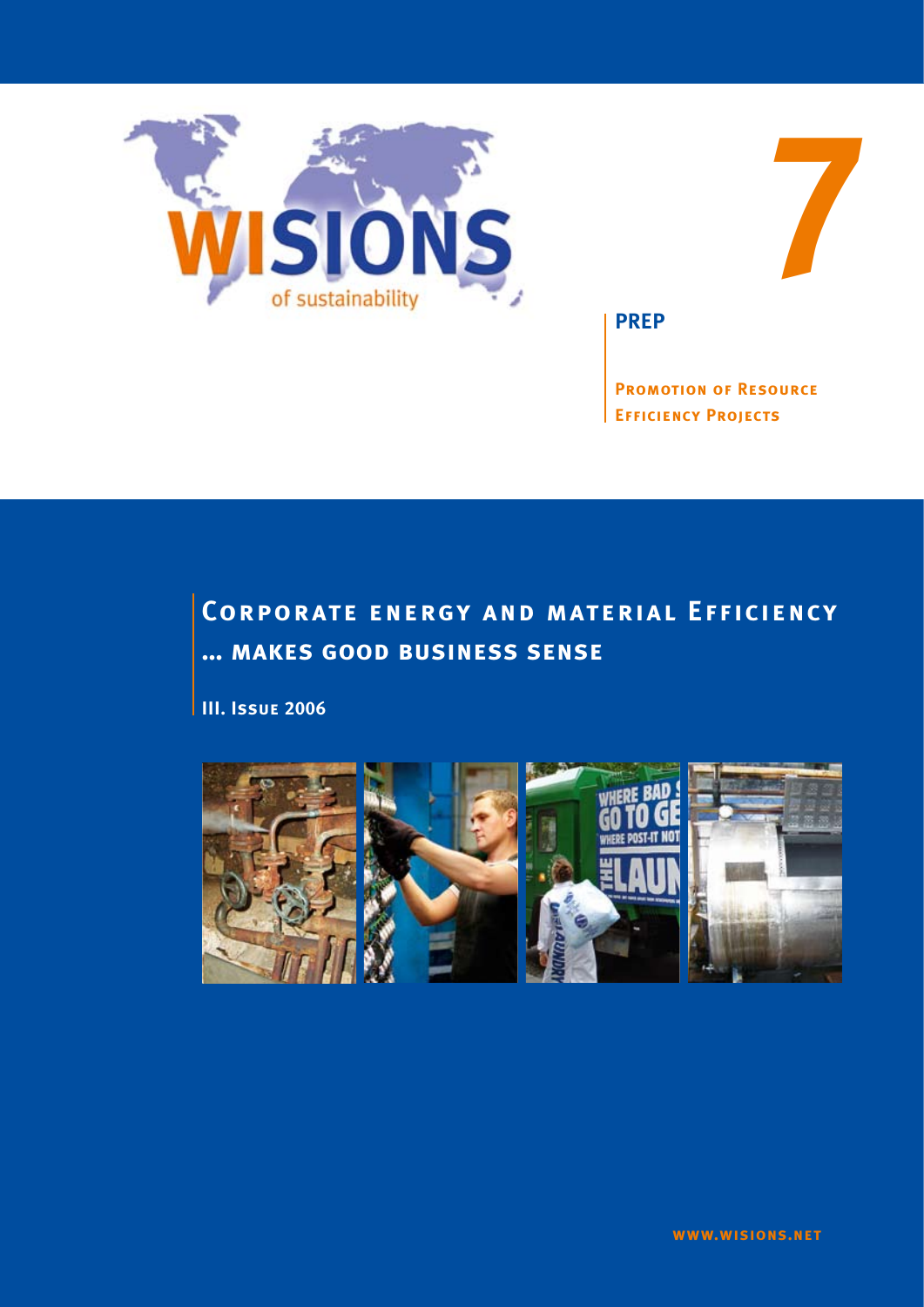## **WISIONS** Sustainable Development is Possible

**WISIONS** is an initiative of the Wuppertal Institute for Climate, Environment and Energy, carried out with the support of the Swiss-based foundation Pro-Evolution, to foster practical and sustainable energy projects.

Sustainable development is possible. Numerous innovative and valuable contributions from different countries, fields and institutions have shown that an appropriate reconciliation of economic, ecological and social factors is not unrealistic utopia. We have made a promising start, but the greatest challenge still facing us in the 21st century is to learn how to use the world's resources more efficiently and in an ecologically sound and socially balanced way.

Progress is being made; however, fourteen years after the UN Conference on Environment and Development in Rio de Janeiro, many people, especially in developing countries, still lack access to resources, clean technologies, and education. At the same time, people's level of resource consumption and means of production remains unsustainable.

To meet global challenges like climate change, water scarcity and poverty, it is necessary to foster projects of potential strategic global importance by supporting them so that they can be implemented locally. Examples of good practice need to be actively promoted to a wider audience.

**WISIONS** promotes good practice in resource efficiency through its publication of relevant successful projects in its Promotion of Resource Efficiency Projects: **PREP**

**WISIONS** also provides consulting and support to ensure the potential seen in visions of renewable energy and energy efficiency can become mature projects through its Sustainable Energy Project Support: **SEPS**



Photo: PhotoCase.com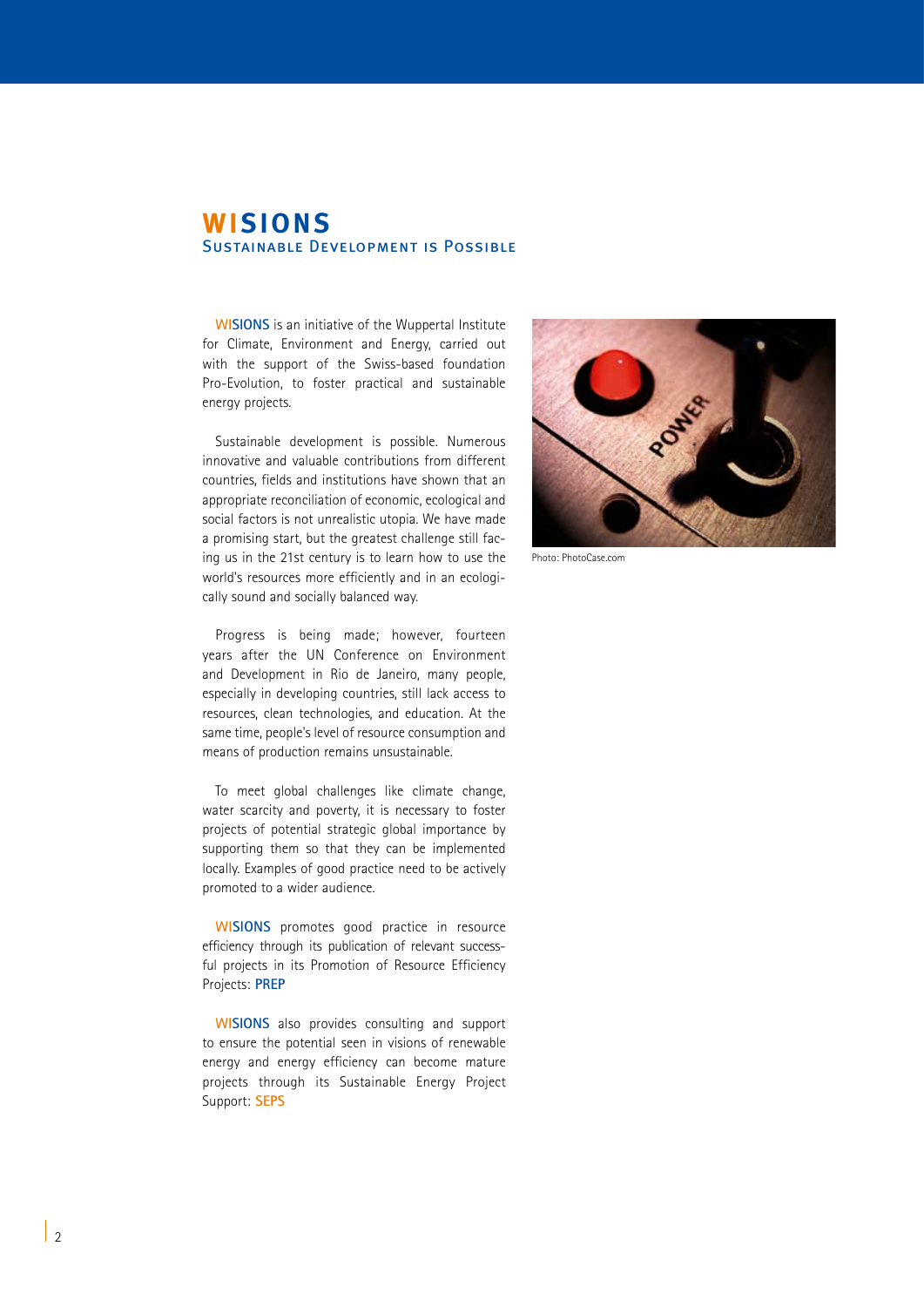## **Corpor ate energy and material efficiency**

… makes good business sense

The efficient use of both energy and materials is not only an environmental issue, but also a basic corporate goal. The optimal organisation (assessment, management, communication etc.) of the use of production factors such as raw materials and supplies is a central aspect of business efficiency — independent of the environmental engagement of a company.

Faced with rising energy prices and the limited availability of energy resources, corporate energy efficiency strategies are becoming more and more important. The first step has been taken in many industrialised countries and industrial energy demand has started to decline due to more efficient processes and modified structures. However, the full technical potential for increasing energy efficiency has not yet been exploited and this potential is still to be explored in relation to business options. Studies show that current energy use could be reduced by up to 50 percent without affecting performance.

Scarcity of resources does not only apply to energy resources, such as oil or gas, but is also relevant for material resources e.g. important metals like copper or zinc. Internationally, the use of



materials is high; for example the use of materials in industrial countries is currently between around 31 and 74 tonnes per capita per year. As future access to such resources will become more difficult, the efficient use of materials has

to be recognised as an important factor in competition and innovation.

As the efficient use of energy and materials is a basic corporate goal, many good practice examples already exist. However, energy efficiency and material efficiency are generally treated as separate entities, with little effort made to find common ground between the two. This is regrettable, since energy efficiency and material efficiency are often highly complementary and their integration can provide synergies that broaden the scope of their application and give more effective results – both on an environmental and economic level.

In this brochure, **WISIONS** focuses on corporate strategies for improving energy and material efficiency. **WISIONS** presents projects from Slovakia, Germany, the UK and Peru that have been successfully implemented, with the intention of further promoting the particular approaches used by these projects. Using a key number of internationally accepted criteria, the main consideration for the selection of the projects was energy and resource efficiency, but social aspects were also of relevance. The assessment of the projects also included the consideration of regional factors acknowledging different needs and potentials.

All projects that fulfilled **WISIONS** application criteria were independently reviewed and four of these, all with the potential to make a significant impact on global energy and resource efficiency, are published in the following pages. **WISIONS** is pleased to present good practice examples from ambitious projects which have been successfully implemented on different continents. All of these projects are appropriate within their local context and have been developed to a level which meets **WISIONS** selection criteria. Although uniquely

designed for a particular setting and problem, the projects presented can be adapted to different situations or can provide valuable information from their implementation phase. Links to the illustrated good practice examples shown in the brochure, as well as a couple of other



Photos: PhotoCase.com

issue-related good practice projects, are available on www.wisions.net.

The selected projects are not intended to represent the only possible course of action to take in the area of corporate energy and material efficiency but they do demonstrate promising approaches.

The next **PREP**-brochure, following the same objectives, namely to collect, evaluate and promote good practice examples, will highlight the issue of "Sustainable Biofuel Production and Use".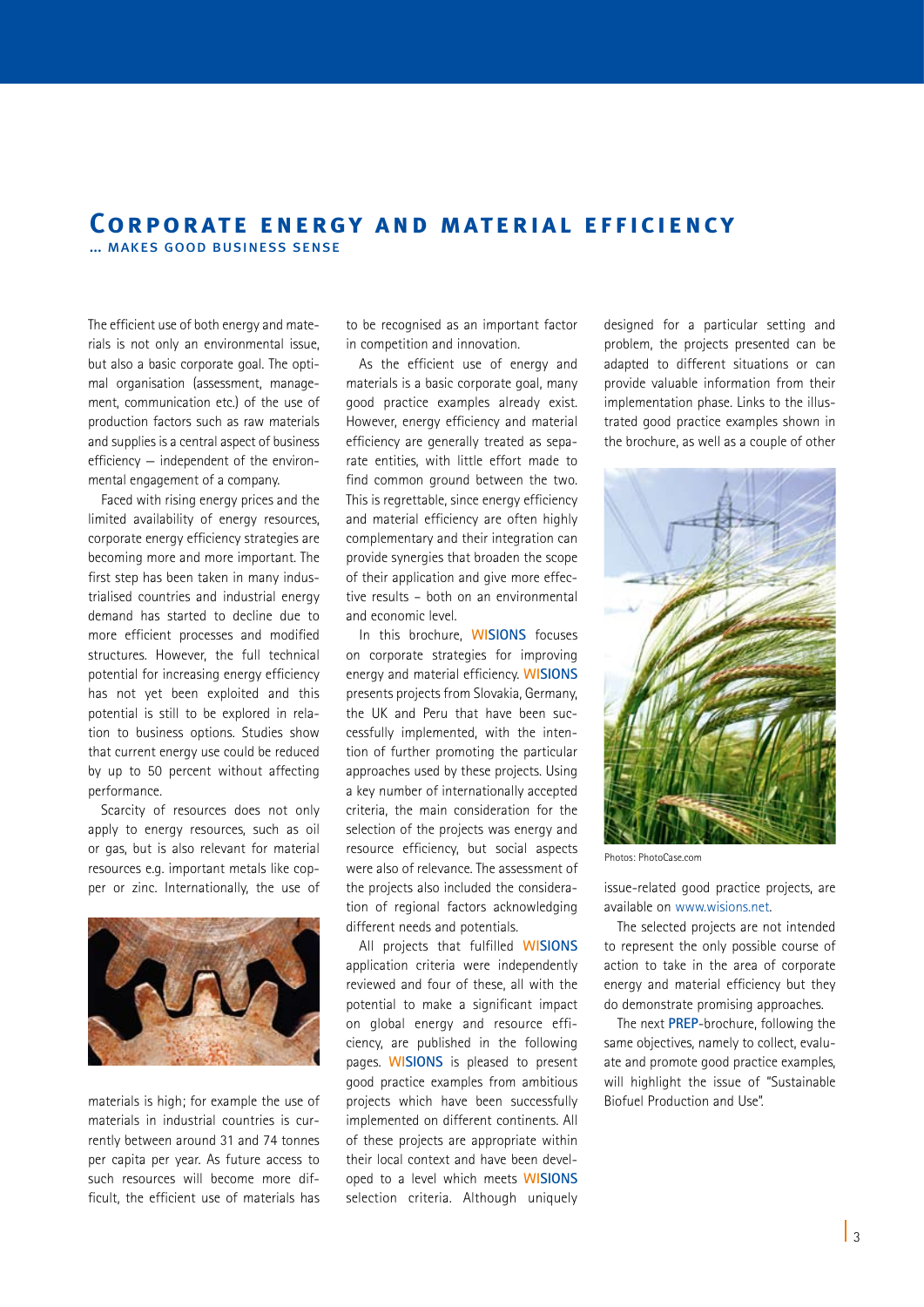# **Cleaner Production and Energy Efficiency in the Textile Company LEVITEX**

#### **Location:**  Levice, Slovakia

#### **Project's Aim:**

Saving energy and improving energy efficiency

#### **Technical Answer:**

Cleaner Production audit and implementation of adequate measures



Hot lye condensate (Photo: J. Burjaniv)

Levitex was established in 1970 and the company currently employees around 670 workers. Levitex produces textiles and clothing from cotton and the joint-stock company owns a spinning mill, a weaving mill, a finishing plant and a garment plant.

The Slovak Cleaner Production Center (SCPC) carried out a Cleaner Production Assessment, starting with a preliminary audit and presentation of the possible energy savings to the management. This was followed by 3 days of training, which included the calculation of current energy losses. Based on these new skills, the project team (7 Levitex engineers and 2 consultants from the SCPC) analysed the company's energy and water consumption and established an action plan. All existing leakages — for example 2 700 kg of the not lye condensate (70 °C) per hour went into the sewage system — were repaired and additional measures were introduced. Most of the measures had a very short payback period; for example, the steam pipe insulation had a payback period

of 3 months and measures for reusing hot water contaminated with lye distillate and condensate were implemented within 2 weeks.

### **BENEFITS**

In addition to more efficient production processes, the benefits consist of electricity and natural gas savings, a decrease in greenhouse gas emissions (a reduction of about 16 percent or 20,000 tons annually), and savings of 2,942 GJ annually through reusing hot water contaminated with lye distillate and condensate.

The project also had benefits for the employees; it improved teamwork, working methods and the management of processes.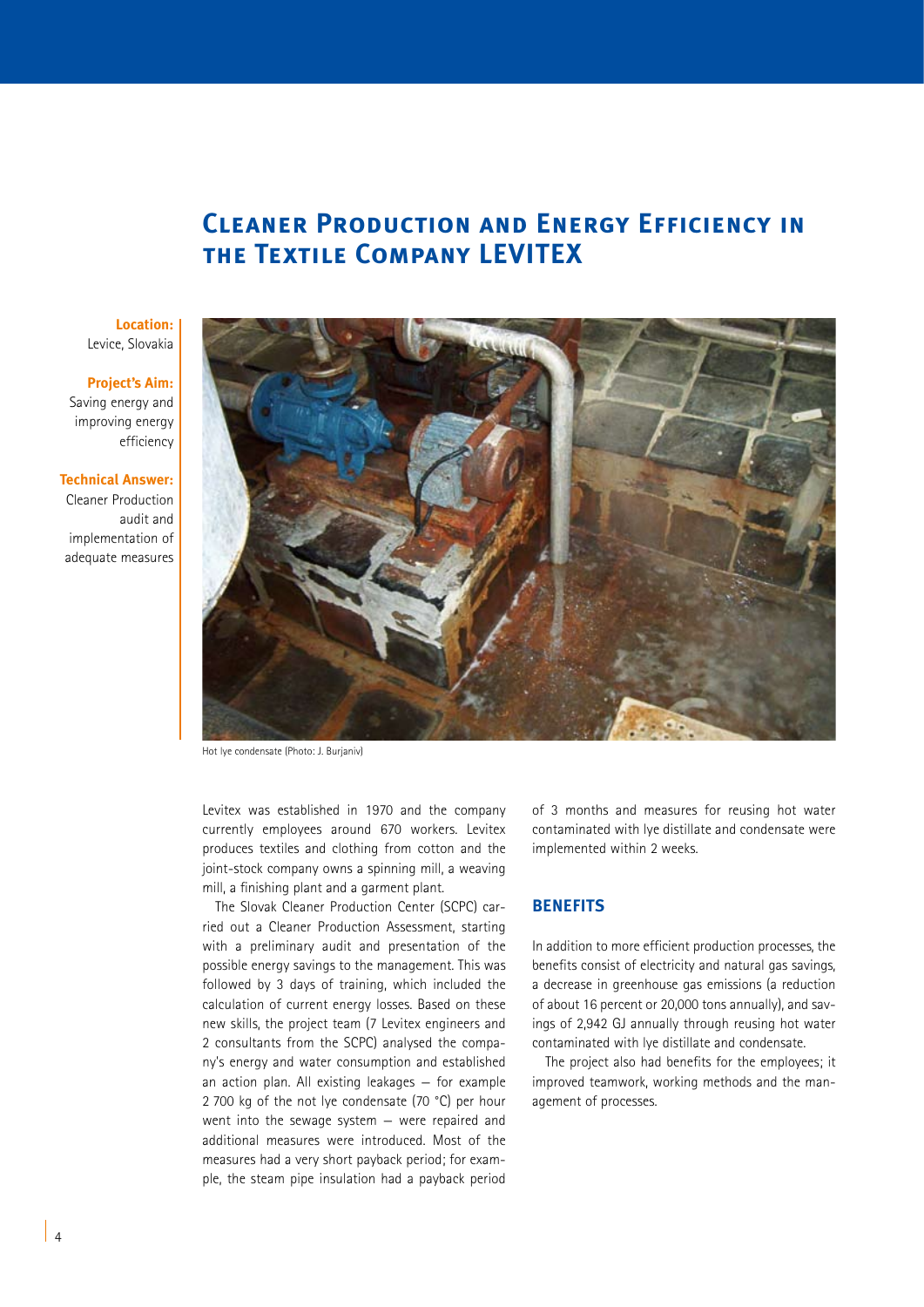## **SUSTAINABILITY**

Top management gave their support to the whole project and the technical director was a member of the project team. The start-up was initiated with low investment solutions in relation to both maintenance and the control and management of the project. Subsequently, the company raised finance for investment into the drying machines.

All solutions were technically feasible and easy to implement. Additionally, the company received information relating to further energy saving possibilities.

## **METHODOLOGY**

It was necessary to gain the support of top management for the Cleaner Production Assessment. Subsequently, a preliminary audit was undertaken in order to determine the energy saving potential. Team training followed on from this. The action plan started with simple measures that could be rapidly implemented and required low investment; e.g. maintenance (heating control, repairing windows, eliminating leakages, repairing pipeline insulation).



Condensate leakage (Photo: J. Burjaniv)



Steam leakage (Photo: J. Burjaniv)

## **FINANCIAL ISSUE S**

An overall investment of about US\$ 25,000 was required to finance the measures taken for the utilisation of distillate, the insulating of the pipes and for making improvements in maintenance. UNEP assisted with the finance for maintenance and credits or leasing arrangements were negotiated for the other technical measures.

Some measures are highly cost-effective. For example, US\$ 5,000 was invested in the reuse of hot water contaminated with dye distillate and condensate, whereas the annual benefit of this measure amounts to around US\$ 26,600.

**OBSTACLE S**

As the top management supported the project and Levitex engineers made significant efforts to implement the necessary measures, no obstacles hindered the project.

## **RE PLIC ABILIT Y**

This project could easily be replicated in other locations, as water and steam leakages are common problems. The same is applicable to pipe insulation and incorrect heating temperatures. These may appear to be minor issues, but resolving these problems will produce significant financial and environmental benefits.

#### **CONTACT**



**Slovak Cleaner Production Center** Mr. Jaroslav Burjaniv e-mail: burjaniv@scpc.sk URL: www.scpc.sk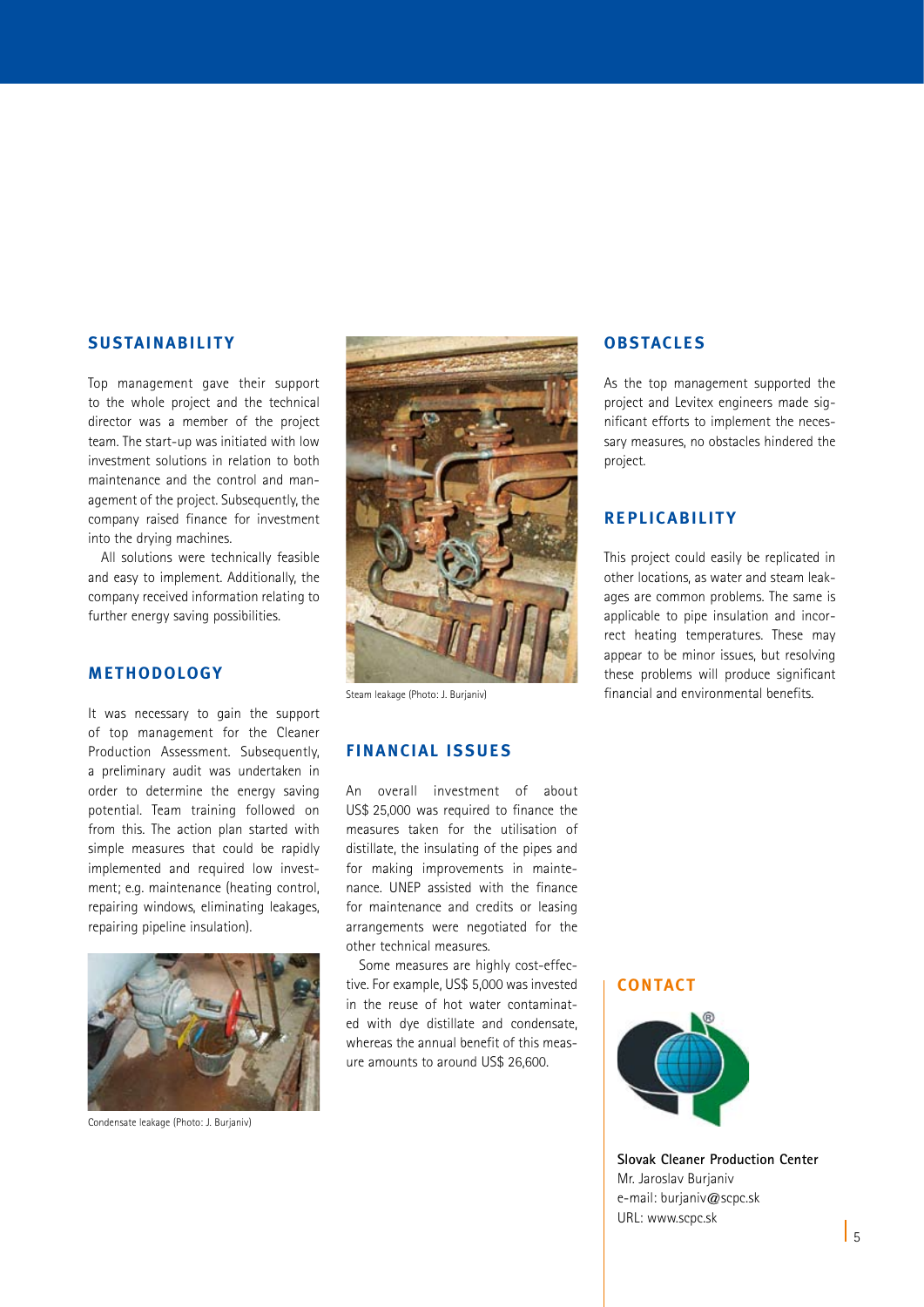## **PIUS-Check — Success in Cleaner Production for Small and Medium Sized Enterprises (SMEs)**

#### **Location:**

North Rhine-Westphalia, Germany

#### **Project's Aim:**

 Improving Cleaner Production in SMEs

#### **Technical Answer:**

Methodological advice for SMEs the PIUS-Check



Photo: Effizienz-Agentur NRW

Effizienz-Agentur NRW (EFA) is the prime contact for businesses in the German state of North Rhine-Westphalia for all queries regarding cleaner production and resource efficiency. The agency was founded as a private company in 1998 as part of an initiative of the Ministry of the Environment, Nature Conservation, Agriculture and Consumer Protection of North Rhine-Westphalia.

EFA shows forward-looking SMEs the potential benefits offered by cleaner production (CP). The agency also demonstrates how profitable measures can be implemented in specific cases. Through specific consulting services, EFA provides businesses with on site assistance for their technical and organisational issues.

With the PIUS-Check (PIUS is the acronym of the German "Produktionsintegrierter Umweltschutz" [the equivalent of CP]), EFA provides companies with up to 500 employees in North Rhine-Westphalia with a tried and tested instrument for the development of new business opportunities. With the check, the relevant material flows and current levels of production tech-

nology are recorded and possible improvements in production are illustrated.

## **BENEFITS**

If all the potential options deriving from PIUS-Checks carried out to date were to be implemented, annual resource savings in production processes of  $\epsilon$  15.9 million could be achieved. Additionally, 1.7 million cubic metres of water, 17,928 tonnes of waste and 90.4 GWh of energy could be saved. Aspects such as improved product quality, reduced waste levels or increased legal conformity are not taken into account, as they cannot be directly quantified.

The PIUS-Check can also improve the working environment in production facilities through cleaner processes, lower emissions and new procedural techniques. In many cases, through the removal or minimisation of noise or odour pollution, companies have been able to benefit immediately from the implementation of PIUS measures.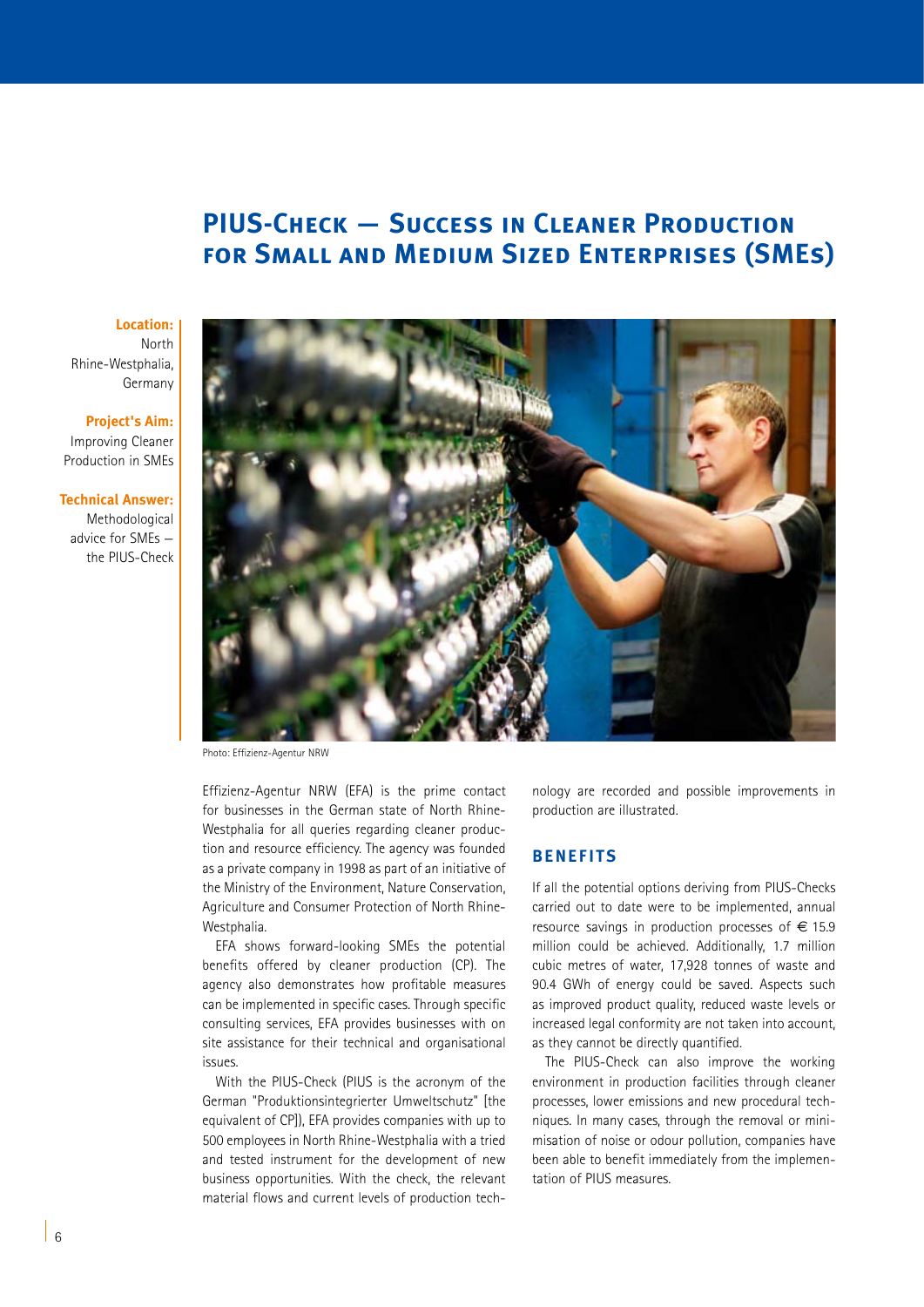### **SUSTAINABILITY**

The PIUS-Check aims to encourage SMEs to incorporate CP principles into their long term business strategies and, in this way, to initiate continual improvement processes. A significant number of businesses that have organised their production efficiently as a result of a PIUS-Check continue to focus on CP. In certain industries and regions, corporate networks have been formed in order to exchange CP strategies and to inform each other of the latest developments. The experiences that are shared in this way flow into the PIUS-Check and result in a continual improvement process.

## **METHODOLOGY**

The PIUS-Check is a cooperation project involving three partners. In agreement with the company, EFA hires a process consultant who is concerned with the technical area in question. The consultant introduces his expertise to the project while EFA directs the overall process. The PIUS-Check proceeds in four steps: the initial discussion, the macro-analysis, the micro-analysis and the planning of measures.

The PIUS-Check comprises nine consulting days. After three or four months, the company is provided with a concrete plan of action. Subsequently, the company can begin putting these measures into place with low investment costs,



within a manageable time frame and with qualitative support from a neutral institution such as EFA. The total time involved from the initial meeting to the drawing up of the action plan is between six and nine months.

## **FINANCIAL ISSUE S**

The PIUS-Check consultation costs on average € 6,500. EFA covers up to 70 percent of the costs (up to  $\in$  4,500), plans and directs the project and supports the company in the implementation stage. In addition to this, EFA also supports the company in the appropriate financing of the measures through accessing suitable funding programmes.

Since the start of the project PIUS-Check in the year 2000, over 360 PIUS-Checks have taken place. 152 companies have implemented measures and introduced new and renewable production structures, with a combined investment of over  $\epsilon$  23.6 million. The savings made in operating supplies alone amount to approximately  $\epsilon$  7.1 million per year for these projects. Overall investment of around  $\epsilon$  52.6 million is anticipated for all the projects that have started to date. From this, an estimated saving in operating supplies of approximately  $\epsilon$  15.9 million per year will be the result. For water, savings of around 1.8 million cubic meters per year are predicted.

#### **OBSTACLE S**

The implementation of the PIUS-Check in 2000 required an intensive awareness work at the small and medium sized enterprises by EFA staff. Many SMEs had not worked with external consultants until then and were sceptical of the EFAproposal. Other initial problems were the relatively low awareness of the instrument and the limited number of practical examples.



Photos: Effizienz-Agentur NRW

## **RE PLIC ABILIT Y**

On the basis of the success in NRW, other German federal states have embarked on their own programmes, providing a similar analysis tool to the PIUS-Check. Since 2005, the PIUS-Check concept has been used as the VDI (Association of German Engineers) guideline 4075 for Cleaner Production. In the "Germany in Japan Year" 2005/2006, the Check was performed in several Japanese companies. Furthermore, England, Switzerland and China have shown interest in the PIUS-Check concept.

## **CONTACT**



**Effizienz-Agentur NRW** Mr. Matthias Graf e-mail: efa@efa.nrw.de URL: www.cleanerproduction.info

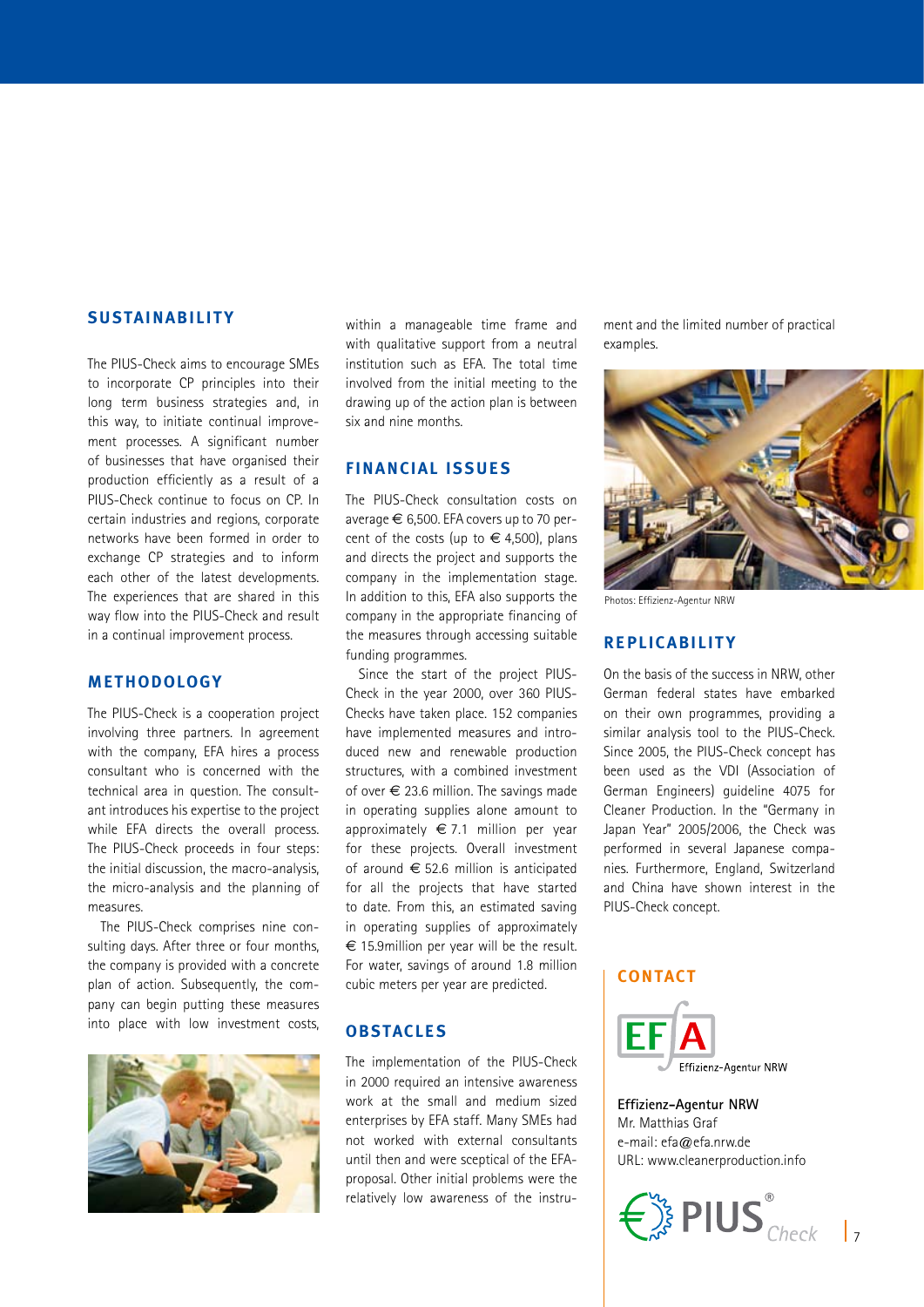## **The Laundry – Office Paper Recycling**

London, UK

## **Project's Aim:**  Increasing SMEs' share in office paper recycling

**Technical Answer:** 

Innovative kerbside paper collection scheme



Example of the Laundry's communications strategy (Photo: The Laundry)

In 2002 BioRegional initiated a kerbside paper collection scheme which aimed to address the main barriers to increasing office paper recycling in central city locations. BioRegional was inspired to launch The Laundry service having found that the average office bin contained up to 60 percent of perfectly good white paper and that 60 percent of business paper waste comes from SMEs, a market that conventional recycling services were failing to capture.

The scheme has opened up recycling possibilities to smaller offices that were previously unable to recycle, as paper collectors asked for several bags to be filled before they would make a collection — small offices simply didn't have the storage space. In addition to this, complicated and expensive collection charges often excluded SMEs on a price basis. The Laundry provides a weekly kerbside collection of waste paper and cardboard, with no minimum collection requirement, on a pay per use basis, making it a cheap, easy and flexible solution for small business recycling.

Collecting recyclable material is only one part of a successful recycling scheme; to make the process truly sustainable the markets for the end product needed to be driven forward, increasing demand which, in turn, makes collections more cost-effective. The Laundry promotes 'local paper loop' recycling, collecting paper from businesses that is then recycled locally to produce a recycled office paper that the businesses can buy back. The Laundry's customers can buy back 100 percent recycled paper (made from the paper they have thrown away) at a reduced rate from a local stationer.

#### **BENEFITS**

In 2005/2006 The Laundry recycled 300 tonnes of paper. This is equivalent to 5,100 trees saved from felling and provides a saving of 180 tonnes of  $CO<sub>2</sub>$ . The ecological footprint of the local paper loop is just 14 percent of that of virgin imported paper. This is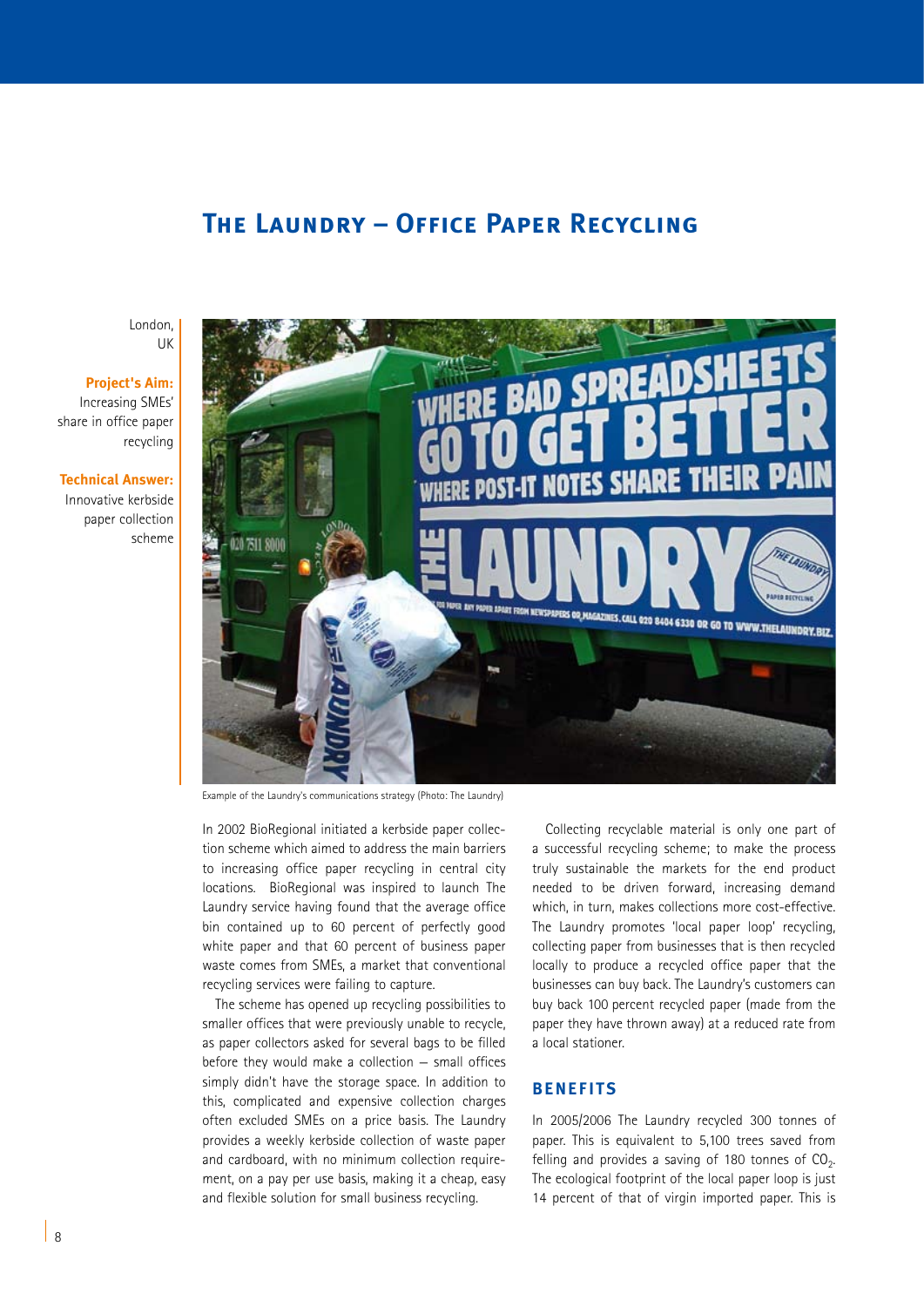because it uses less than half the energy, saves trees, deals with waste and is better than incineration which produces  $CO<sub>2</sub>$  emissions. Increasing recycling also delivers social benefits. Because it is a very labour intensive process, recycling creates large numbers of jobs, some of which are suitable for people with limited qualifications including those from socially excluded groups.

## **SUSTAINABILITY**

Over 700 offices have joined The Laundry — this amounts to approximately 6,300 office staff involved in the scheme. 99% of The Laundry customers were not previously recycling in the office at all. The Laundry recruits over 20 new businesses a month which is the result of an innovative and highly targeted marketing campaign. In the last 6 months The Laundry has collected an average of 26 tonnes of recyclables per month. 25 percent of its customers are now buying back recycled paper and, therefore, helping to close the loop. Landfill tax is rising at the rate of £ 3 per tonne per year; councils will have to raise their waste prices accordingly. When this happens, The Laundry will be in an excellent position to raise its profile further and expand rapidly.

## **METHODOLOGY**

Soho was chosen as the first collection area as it fitted the following criteria required for the success of the scheme. These were:

- $\blacksquare$  a high density of businesses enabling the collection to be time and resource efficient
- $\blacksquare$  a high proportion of small businesses which were not already recycling



Example of the Laundry's communications strategy (Photo: The Laundry)

- $\blacksquare$  demographic composition  $-$  it was felt that younger people would be more inclined to recycle at work and would be receptive to a new style of commercial recycling
- $\blacksquare$  a working relationship was established with the London Borough Council regarding placing Laundry bags on the kerbside for collection

The Laundry focuses on the positive aspects of recycling and promoting resource efficiency. This is reflected in its 'fresh and funky' marketing materials and commended communications strategy, which has captured both green conscious businesses as well as tapping into nongreen aware organisations. The Laundry maximises the opportunities for recycling by focusing on a level of customer service not usually provided by the waste and recycling sector.

## **FINANCIAL ISSUE S**

In just three years The Laundry has moved from 100 percent funding to break even this year and become financially self-sufficient.

A proactive approach to marketing and making customer service a priority mean that there has been a steady growth in the customer base. By placing geographical restrictions on the kerbside service,

and by channelling the marketing of the service into small geographical pockets, The Laundry has been able to expand in a cost-effective manner.

## **OBSTACLE S**

The biggest obstacles to overcome in this project were, firstly, customer recruitment and, secondly, the labour intensive nature of dealing with SMEs. The Laundry has designed a bespoke database which has streamlined the order system and uses automated processes to reduce staff hours. In terms of the collection, The Laundry has planned the route so that the 750 customers have collections in a matter of hours, thus reducing time and saving transport costs.

## **RE PLIC ABILIT Y**

SME waste is not a problem that is unique to London. In nearly all regions SMEs are employing the majority of the population and there is no reason why The Laundry's unique focus on the SME sector could not be replicated elsewhere. Local solutions are the key to making future business sustainable, and the local paper loop represents a tried and tested solution to resource efficiency, targeting waste and encouraging the buying of recycled products.

## **CONTACT**

**BioRegional Development Group** Ms. Rachel Fleming e-mail: rachel.fleming@ bioregional.com URL: www.thelaundry.biz

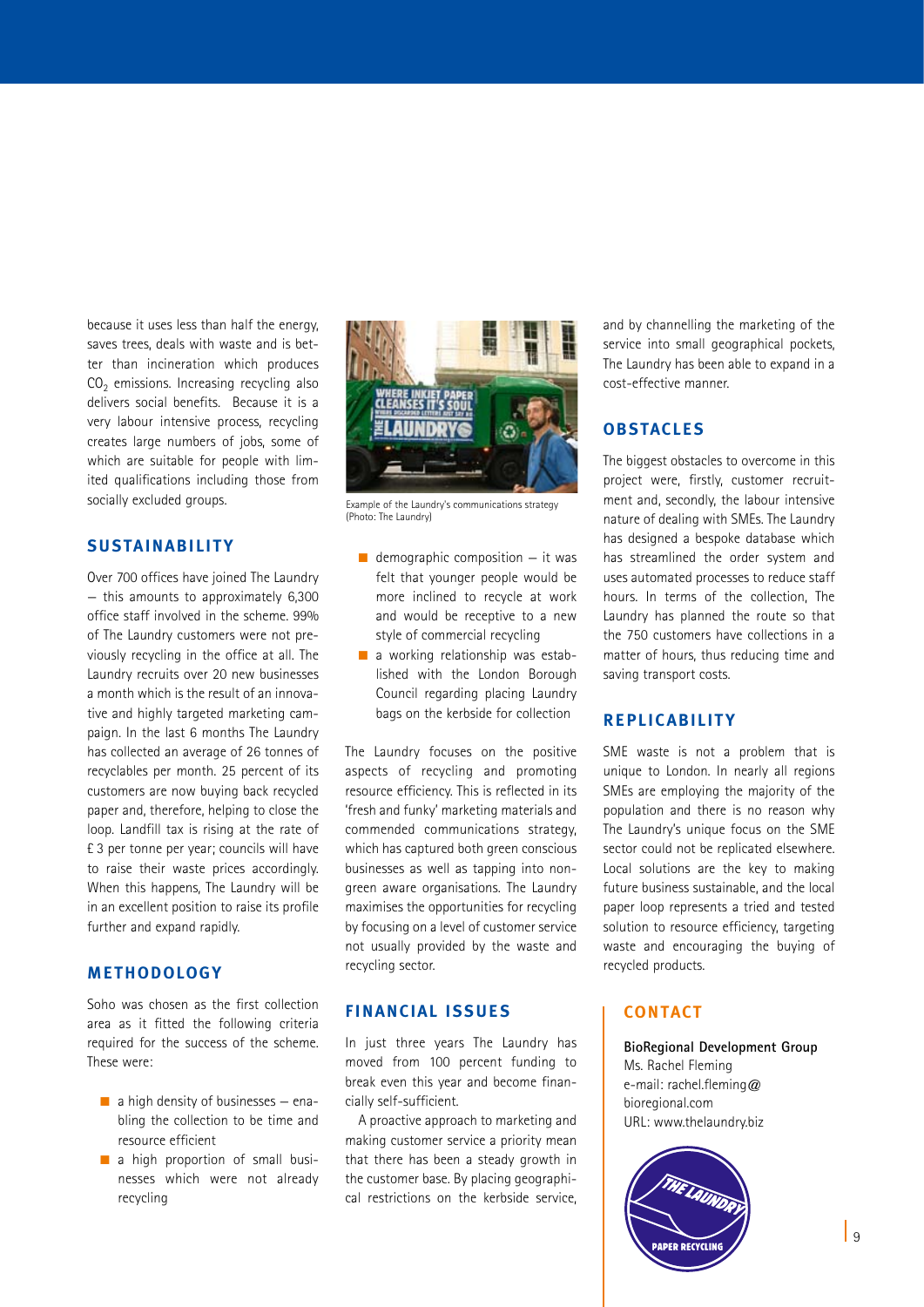## **Cleaner Production Assessment at Lava Flash**

## **Location:** Peru

#### **Project's Aim:**  Discovering cleaner production

opportunities

#### **Technical Answer:**

Cleaner Production Assessment and action plan



Washing equipment

The Cleaner Production audit at one of Lava Flash's production plants was conducted between 15 September and 15 October 2005. The project team consisted of industrial and mechanical engineering students and was led by an experienced professor. The aim was to discover cleaner production opportunities and to propose an action plan suited to the possibilities of this small enterprise.

During the project the team observed that, due to its nature, the plant's production process consumes a great deal of chemicals that are not used in an efficient or optimal way, and that no action is taken to treat these chemicals to eliminate certain residues that are generated by the process.

## **BENEFITS**

By implementing the proposed actions, the production plant will benefit in terms of health and safety, as there are lots of possibilities for improvement with low investment.

The project also has positive impacts in water and energy savings. In case of water, wastewater is not treated and the use of chemicals for washing and rinsing is not very efficient, creating post-ecological damage. Therefore, the action with the greatest potential to make a positive impact is the management of chemicals. The measures do not need substantial investment, so the company can implement them with its own resources.

By implementing all proposed measures, the economic benefits exceed the implementation costs: implementation costs of about US\$ 80,000 produce annual economic benefits of about US\$ 150,000.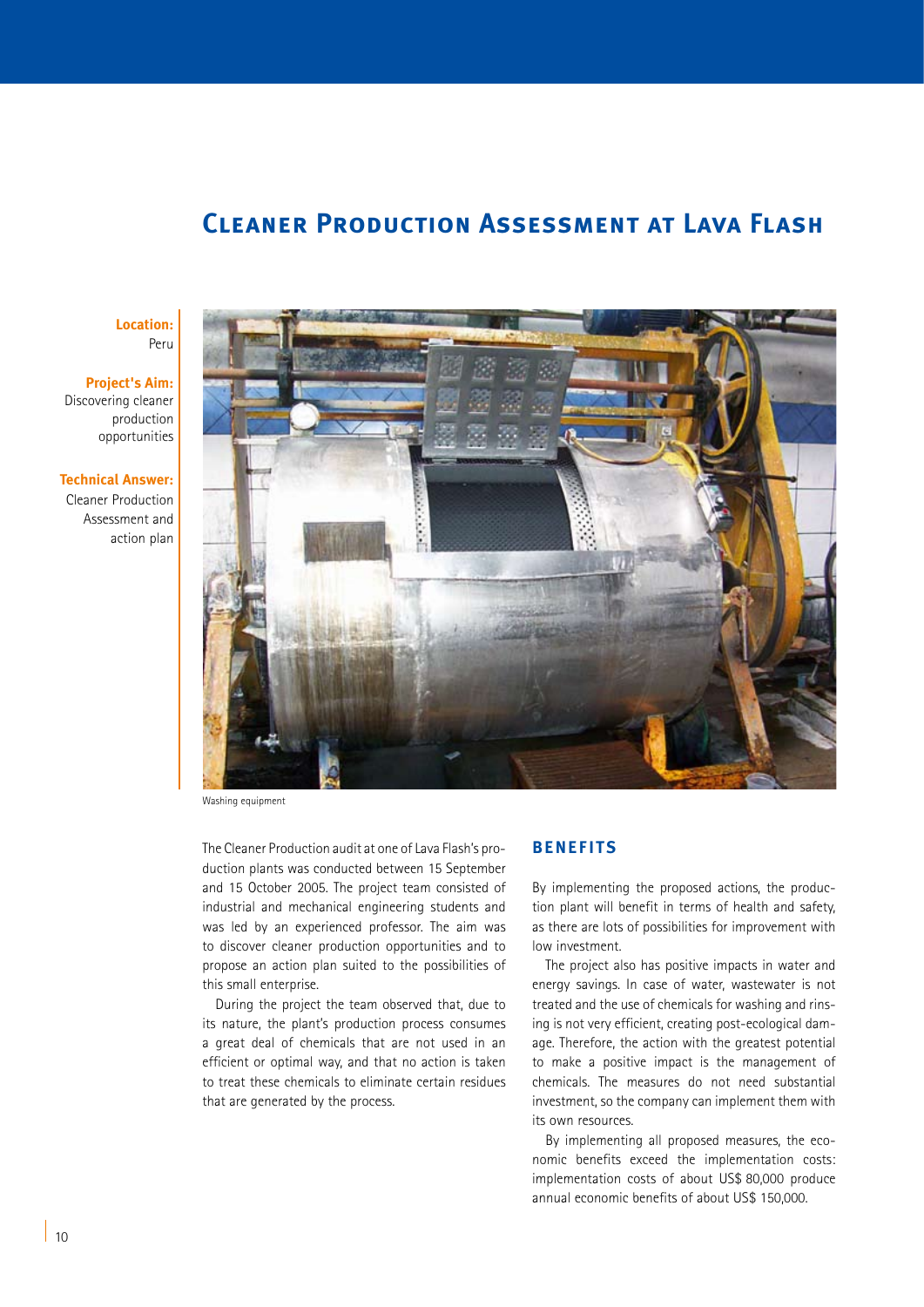## **SUSTAINABILITY**

The Peruvian economy has grown annually by around 5 percent to 6 percent over the last 5 years; the clothing and textile sectors are thriving. In addition, a new free trade agreement with the USA has ensured good prospects for the sector. This industrial laundry treats clothes for the local and export markets, so they have the opportunity to solve their financial and technological problems through investment that has a high likelihood of return.

The need for change is in response to new market conditions in the sector; over the last decade the international brands have become increasingly demanding in relation to the conditions in which their products are manufactured. It is very common to see requests for certificates such as WRAP, ECOTEX, ISO 14001 or for factories to undergo specific audits by external inspectors to verify environmental and social liabilities.

## **METHODOLOGY**

The CP assessment included, for example, recommendations for the improvement of health and safety management within all the operations. The proposed action plan for the implementation of



Auditing Team: Jose Jarama, Alfonso Leo, Mildred Linares, Miguel Carrillo, Yenue Arias, Luis de la Torre

these measures requires approximately 5 months. Some measures represent a permanent change in practice, such as the constant revision of the air-fuel ratio in the boiler's burner and the combustion regulation of the LPG burners.

The report was sent directly to the owners of the company. The owners are now making changes in supervisory personnel and have indicated to the project team that the measures will be implemented before the end of 2006.

## **FINANCIAL ISSUE S**

The consultancy was carried out without any need for funding; all the participants of the project team were students who wanted to develop skills in consultancy.

The study shows that water and chemical use can be reduced by up to 39 percent, saving US\$ 102,618 per year. The estimates indicate that the consumption of heavy fuel "R-500" can be reduced by 16.4 percent, resulting in savings of US\$ 40,470 per year, and that LPG consumption can be reduced by around 10 percent, or by approximately US\$ 6,530 per year.

## **OBSTACLES**

The most critical issue was to convince the top management that the changes were necessary. After reviewing the report and discussing the possible outcomes with the project team, the management began looking at the financial implications and evaluating the potential return on investment.

## **RE PLIC ABILIT Y**

There are classic "low hanging fruits", where changes can be implemented at practically no cost, and measures in the

following generic processes can be replicated easily in other facilities:

The boiler: typical losses in steam piping, non-insulated supports, and recovery steam tanks and bad burning controls are common in SMEs with poor management.



Wrong pipelines installation and insulation

The washing and dying processes for this type of clothing use the same equipment as in other countries, where the common issue is the control of dosage of chemicals and water. In most cases high levels of water consumption and pollution of waste water are typical.

## **CONTACT**

### **Pontificia Universidad Catolica del Perú** Mr. Luis de la Torre e-mail: ladelatorre@pucp.edu.pe URL: www.pucp.edu.pe